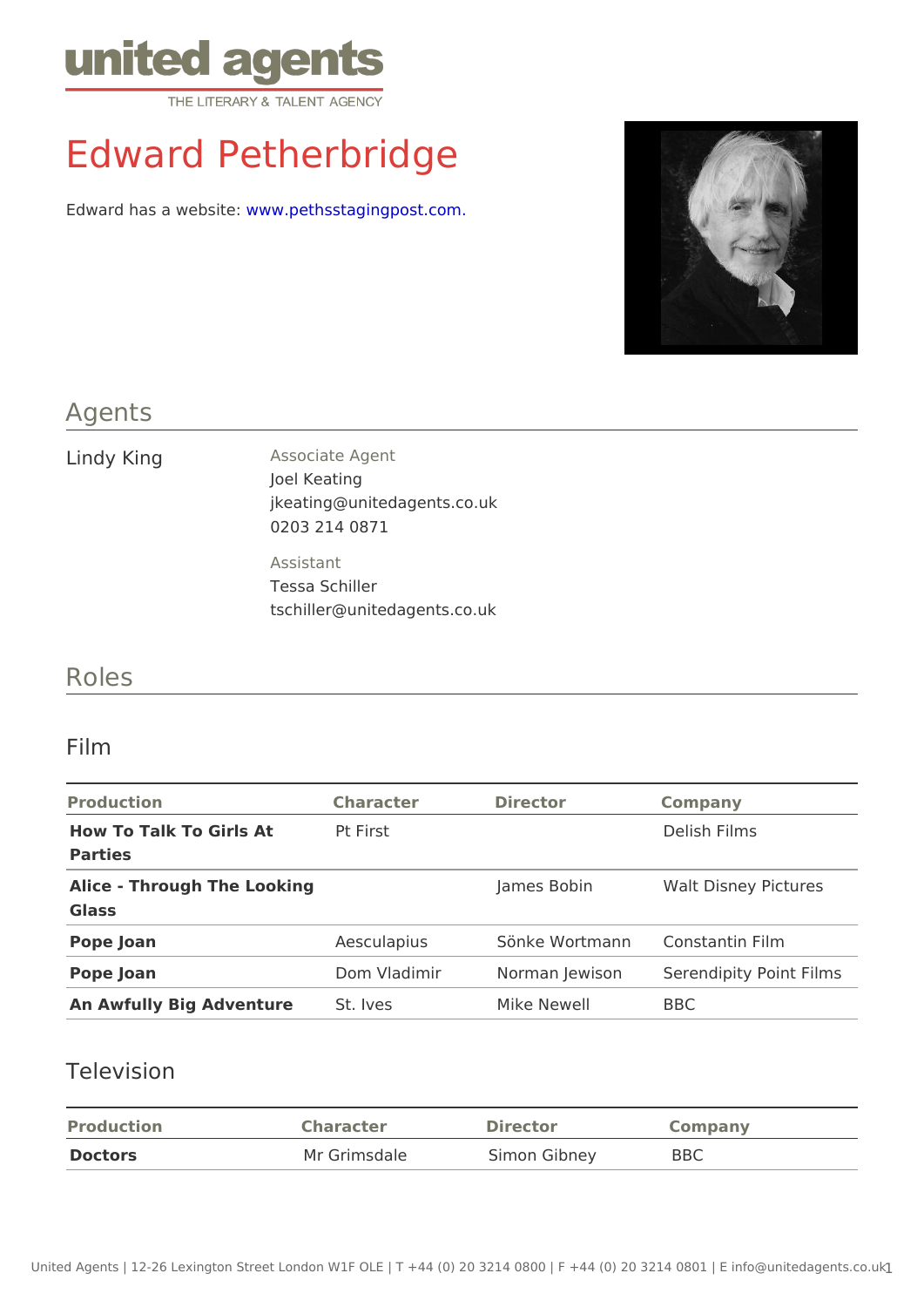| <b>Production</b>                                           | <b>Character</b>        | <b>Director</b>                       | <b>Company</b>                         |
|-------------------------------------------------------------|-------------------------|---------------------------------------|----------------------------------------|
| Jonathan Strange and Mr George III<br><b>Norrell</b>        |                         | <b>Toby Haynes</b>                    | <b>BBC</b>                             |
| <b>The Borgias</b>                                          | Friar Raphael           | Jeremy Podwesa                        | <b>LB Television</b>                   |
| <b>A Christmas Carol</b>                                    | Foster                  | David Hugh-Jones                      | Hallmark<br>Entertainment / TNT        |
| <b>A Tragedy Of Two</b><br><b>Ambitions</b>                 | Fellmer                 | <b>Michael Tuchner</b>                |                                        |
| <b>Armchair Theatre</b>                                     | Roy                     | Ken Campbell                          | <b>ITV</b>                             |
| <b>Crown Court</b>                                          | series                  | Various                               | <b>ITV</b>                             |
| <b>Dead Of Night: The</b><br><b>Exorcism</b>                | Edmund                  | Paul Annett / Rodney<br>Bennett       | <b>BBC</b>                             |
| <b>Dixon Of Dock Green</b>                                  | <b>Tony Glaister</b>    | <b>Ted Willis</b>                     | <b>BBC</b>                             |
| <b>Footprints In The Jungle</b>                             | Theo                    | Michael Lindsay-Hogg                  |                                        |
| <b>Fraud Squad</b>                                          | Roger Simms             | Ivor Jay                              | <b>ATV</b>                             |
| <b>Gaudy Night</b>                                          | Lord Peter Wimsey       | Michael Simpson                       | <b>BBC</b>                             |
| <b>Gullivers Travels</b>                                    | Dr Pritchard            | Charles Sturridge                     | Channel 4                              |
| <b>Have His Carcase</b>                                     | Lord Peter Wimsey       | Christopher Hodson                    | <b>BBC</b>                             |
| <b>Headmaster</b>                                           | Mr Parsons              | John Challen                          | <b>BBC</b>                             |
| <b>Journey's End</b>                                        | Lt Osborne              | Michael Simpson                       | <b>BBC</b>                             |
| <b>King Lear</b>                                            | France                  | <b>Michael Elliott</b>                | Channel 4                              |
| <b>Lord Peter Wimsey</b>                                    | Lord Peter Wimsey       | David Hugh-Jones                      | <b>BBC</b>                             |
| <b>Maigret</b>                                              | Leon Florentin          | John Strickland                       | Granada TV                             |
| <b>Message For Posterity</b>                                | 3rd Committee<br>Member | Dennis Potter                         | <b>BBC</b>                             |
| <b>Midsomer Murders:</b><br><b>Death in a chocolate Box</b> | Lord Holm               | <b>Richard Holthouse</b>              | <b>Bentley Productions</b>             |
| <b>No Strings</b>                                           | Sam Jessup              | Ronnie Baxter                         | <b>Yorkshire Television</b>            |
| <b>Noble House</b>                                          | Jason Plumm             | <b>Gary Nelson</b>                    | DEG / NBC                              |
| <b>Pericles, Prince Of Tyre</b>                             | Gower                   | David Hugh-Jones                      | <b>BBC</b>                             |
| <b>Silent Witness</b>                                       | Lewis Freeman           | Renny Rye                             | <b>BBC</b>                             |
| <b>Softly Softly</b>                                        | Johnny Hicks            | <b>Terence Dudley</b>                 | <b>BBC</b>                             |
| <b>Strange Interlude</b>                                    | Charles Marsden         | <b>Herbert Wise</b>                   | <b>Bowden Productions</b><br>Ltd / PBS |
| <b>The Ash Tree</b>                                         | Sir Richard Fell        | Lawrence Gordon<br>Clark              | <b>BBC</b>                             |
| <b>The Brief</b>                                            | series $1 + 2$          | John Deery/Jack<br>Gold/Sandy Johnson | <b>ITV</b>                             |
| <b>The Guardians</b>                                        | Christopher Hobson      | <b>Rex Firkin</b>                     | <b>ITV</b>                             |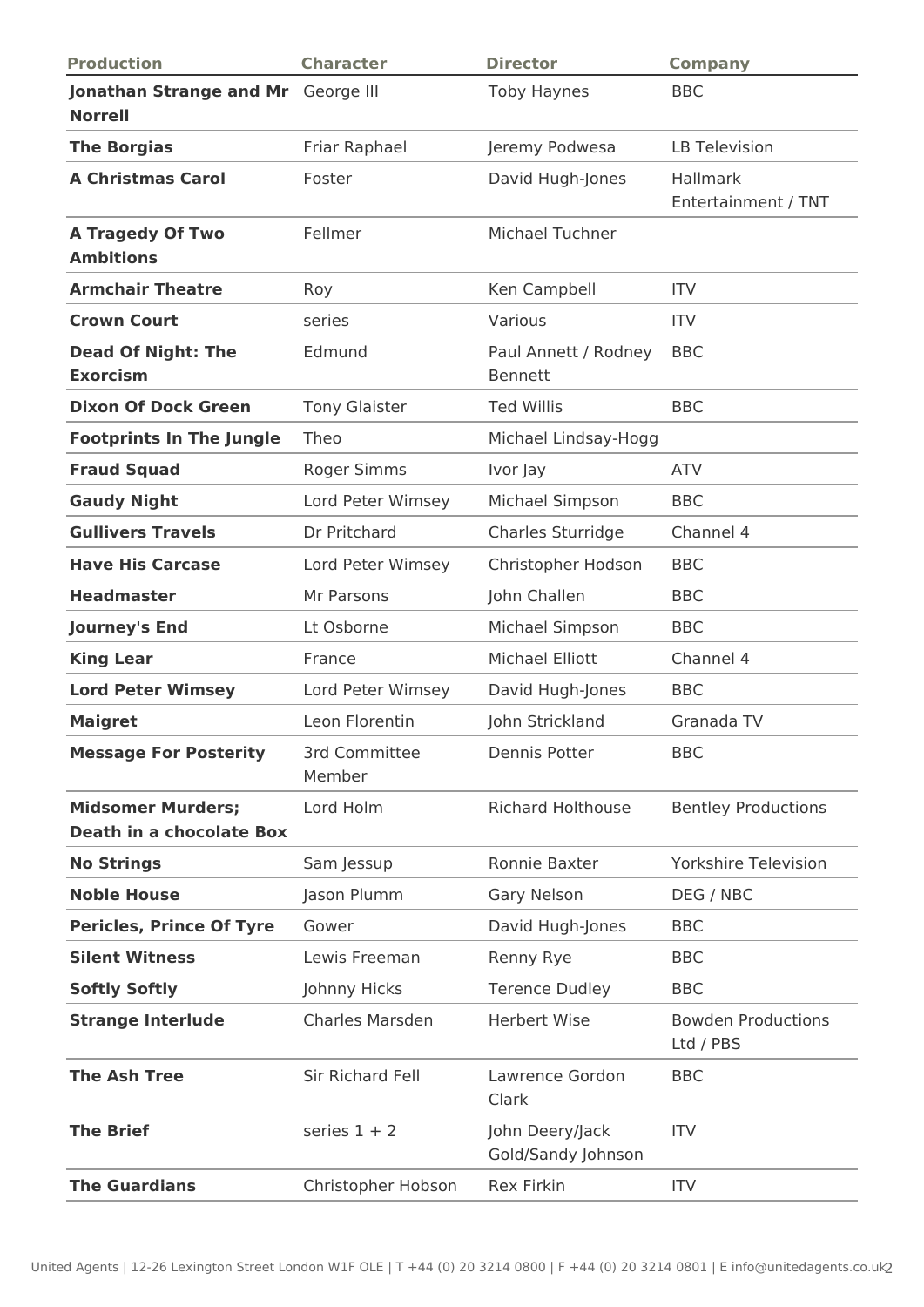| <b>Production</b>                                             | <b>Character</b>             | <b>Director</b>      | <b>Company</b>        |
|---------------------------------------------------------------|------------------------------|----------------------|-----------------------|
| <b>The Life And Adventures</b><br><b>Of Nicholas Nickleby</b> | Newman<br>Noggs/Hawk's Rival | John Caird           | Channel 4             |
| <b>The New Avengers</b>                                       | <b>Mullins</b>               | Various              | <b>ITV</b>            |
| <b>The River Flows East</b>                                   | Chetwyn                      | <b>Brian Bell</b>    | <b>BBC</b>            |
| <b>The Shining Pyramid</b>                                    | Actor                        | <b>Gareth Davies</b> |                       |
| <b>The Three Sisters</b>                                      | Vershinin                    | <b>Trevor Nunn</b>   | Thames TV / ITV (RSC) |
| <b>The Young Indiana Jones</b><br><b>Chronicles</b>           | The Major                    | Jim O'Brien          | Paramount TV / ABC    |
| <b>Wessex Tales</b>                                           | Fellmer                      | Various              | <b>BBC</b>            |

## Stage

| <b>Production</b>                                             | <b>Character</b>      | <b>Director</b>     | <b>Company</b>                     |
|---------------------------------------------------------------|-----------------------|---------------------|------------------------------------|
| <b>My Perfect Mind Tour</b>                                   |                       |                     | Told By An Idiot                   |
| <b>The Importance of Being</b><br><b>Earnest: The Musical</b> | Chasuble              | Iqbal Khan          | Theatre Royal Windsor              |
| <b>The Importance of Being</b><br><b>Earnest: The Musical</b> | Chasuble              | Iqbal Khan          | <b>Riverside Studios</b>           |
| <b>The Fantasticks</b>                                        | Henry                 | Amon<br>Miyamoto    | <b>Duchess Theatre</b>             |
| 'Tis a Pity She's a Whore                                     | Soranzo               |                     | <b>Actors Company</b>              |
| <b>Busman's Honeymoon</b>                                     |                       |                     | Lyric Theatre                      |
| <b>Chitty Chitty Bang Bang</b>                                | Toymaker              | <b>Adrian Noble</b> | <b>Palladium Theatre</b>           |
| <b>Cymbeline</b>                                              | Cymbeline             |                     | Royal Shakespeare Company          |
| <b>Cyrano De Bergerac</b>                                     | Cyrano De<br>Bergerac |                     | <b>Greenwich Theatre</b>           |
| <b>Defending Jeffrey</b>                                      |                       |                     | West Yorkshire Playhouse           |
| <b>Donkeys Years</b>                                          | <b>Birkett</b>        | Jeremy Sams         | Comedy Theatre                     |
| <b>Hamlet</b>                                                 | Player King/Ghost     |                     | Royal Shakespear company           |
| <b>King Lear</b>                                              | The Fool              |                     | <b>Actors Company</b>              |
| <b>Krapp's Last Tape</b>                                      |                       |                     | <b>Barbican</b>                    |
| <b>Love's Labours Lost</b>                                    | Armado                |                     | Royal Shakespeare Company          |
| <b>Nicholas Nickelby</b>                                      | Newman Naggs          |                     | Royal Shakespeare Company          |
| <b>No Limit's To Love</b>                                     | Otto                  | David Mercer        | Royal Shakespeare Company          |
| <b>Noel and Gertie</b>                                        | Noel                  | Sean Mathias        | Duke Of York's Theatre             |
| <b>Point Valaine</b>                                          | Mortimer Quinn        | Tim Luscombe        | <b>Chichester Festival Theatre</b> |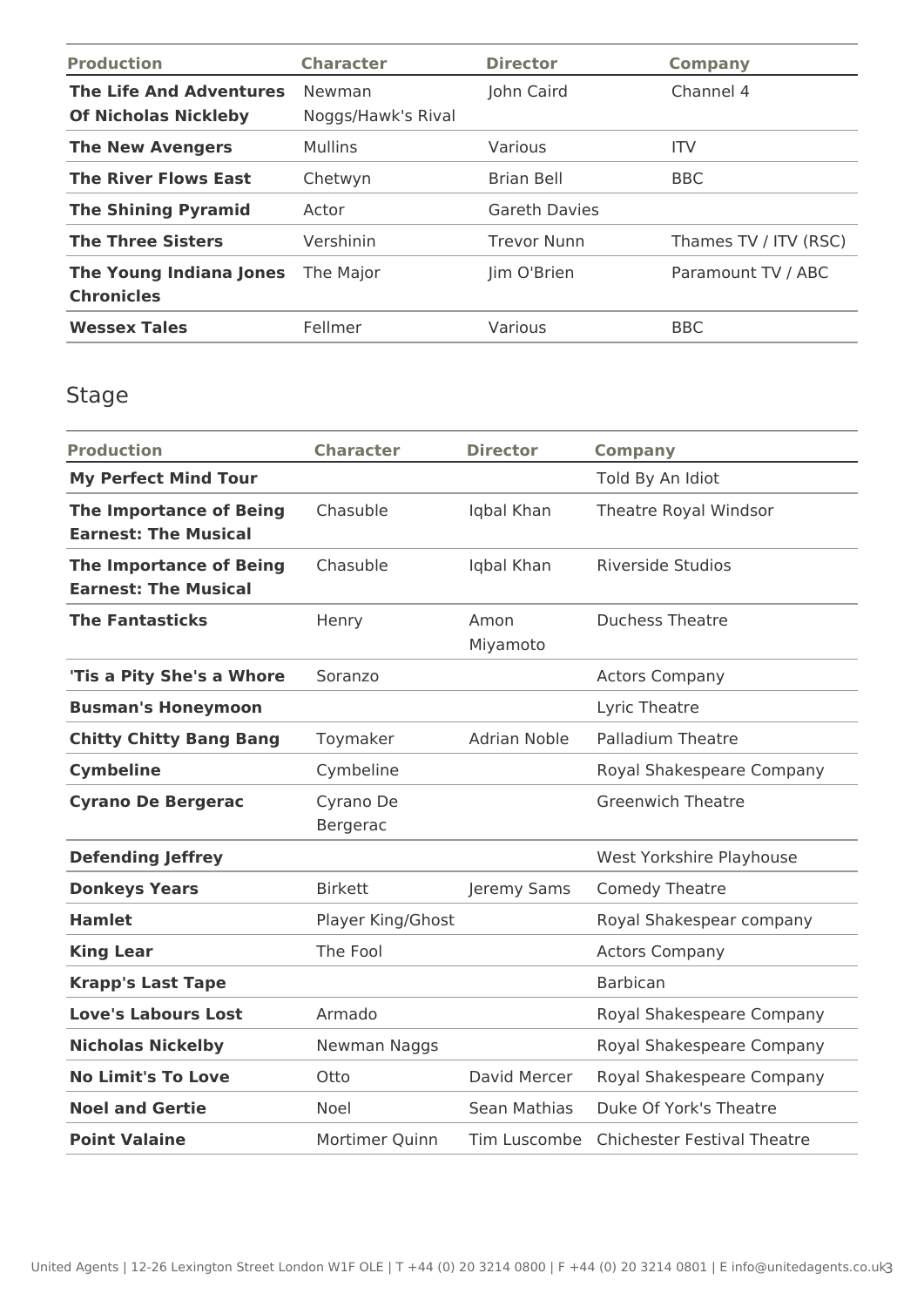| <b>Production</b>               | <b>Character</b> | <b>Director</b>    | <b>Company</b>                     |
|---------------------------------|------------------|--------------------|------------------------------------|
| <b>Rosencrantz and</b>          | Guilderstein     |                    | <b>National Theatre</b>            |
| <b>Guilderstein are Dead</b>    |                  |                    |                                    |
| <b>Ruling The Roost</b>         | The Hotel        |                    | <b>Actors Company</b>              |
|                                 | Manager          |                    |                                    |
| <b>Single Spies</b>             |                  | Alan Dosser        | West Yorkshire Playhouse           |
| <b>Strange Interlude</b>        | Marsden          | Eugene o'Neill     | McKellen/Petherbridge Company      |
| <b>Tartuffe</b>                 | Tartuffe         |                    | <b>Actors Company</b>              |
| <b>The Cherry Orchard</b>       | Gayev            |                    | McKellen/Petherbridge Company      |
| <b>The Critic</b>               | Fretful          |                    | McKellen/Petherbridge Company      |
| <b>The Duchess Of Malfi</b>     |                  |                    | McKellen/Petherbridge Company      |
| <b>The Merry Wives Of</b>       | Ford             |                    | Royal Shakespeare Company          |
| Windsor                         |                  |                    |                                    |
| <b>The Misanthrope</b>          | Alceste          |                    | <b>National Theatre</b>            |
| <b>The Power and The Glory</b>  | The Whiskey      |                    | <b>Chichester Festival Theatre</b> |
|                                 | Priest           |                    |                                    |
| <b>The Real Inspector Hound</b> | Moon             |                    | McKellen/Petherbridge Company      |
| <b>The Relapse</b>              | Cuppler          | <b>Trevor Nunn</b> | <b>Royal National Theatre</b>      |
| <b>The Rivals</b>               | Faulkland        |                    | <b>National Theatre</b>            |
| <b>The Seagull</b>              | Dorn             | John Caird         | <b>National Theatre</b>            |
| <b>The Squirrel's</b>           |                  | David Mamet        | The King's Head                    |
| The Way Of The World            | Mirabell         |                    | <b>Actors Company</b>              |
| <b>The Woman In Black</b>       | Arthur Kipps     |                    | <b>Fortune Theatre</b>             |
| <b>The Woman In White</b>       | Mr Fairlie       | <b>Trevor Nunn</b> | <b>Palace Theatre</b>              |
| <b>Three Sisters</b>            | Vershinin        |                    | Royal Shakespeare Company          |
| <b>Twelfth Night</b>            | Malvolio         | lan Judge          | Royal Shakespeare Company          |
| <b>Twelfth Night</b>            | Orsino           |                    | Royal Shakespeare Company          |
| <b>Valentine's Day</b>          | William          | Gillian Lynne      | <b>Chichester Festival Theatre</b> |

## Radio

| <b>Production</b>                     | <b>Character</b>  | <b>Director</b> | Company              |
|---------------------------------------|-------------------|-----------------|----------------------|
| <b>Breaking The Silence</b>           |                   |                 | BBC Radio 3          |
| <b>The Last Moriarty - Audio Book</b> |                   |                 | <b>Charles Veley</b> |
| <b>Lord Peter Wimsey Novels</b>       | Lord Peter Wimsey |                 |                      |
| <b>The Wide Brimmed Hat</b>           |                   |                 | BBC Radio 3          |
| <b>War And Peace</b>                  |                   |                 |                      |